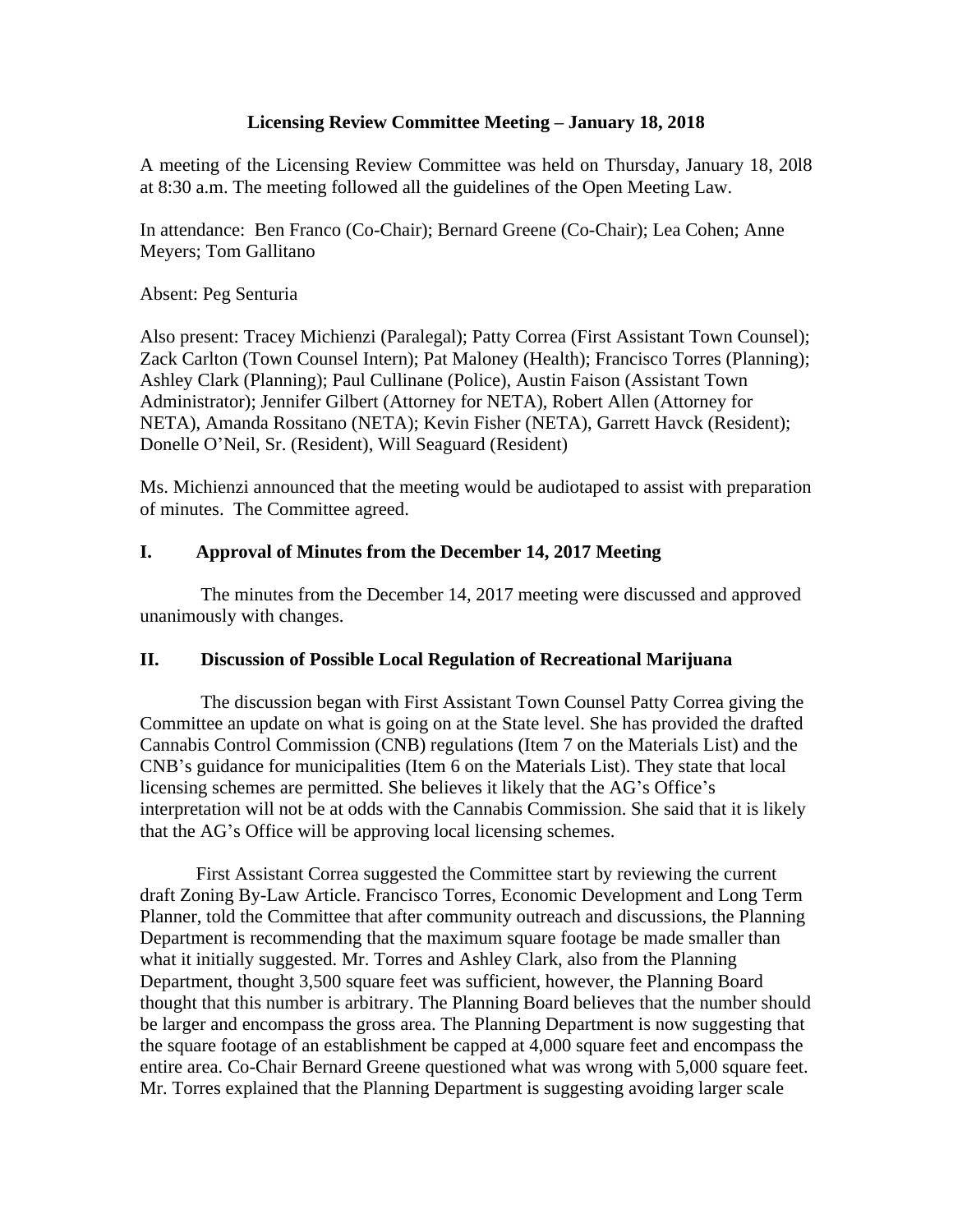operations that do not blend well with existing businesses in commercial districts. Tom Gallitano asked if there is a sense of what is needed as far as "back of the house" is concerned. Mr. Torres told him that the square footage needed for the back of the house would depend on the layout of the business. He said that NETA exceeds the 5,000 square foot limit, but it is laid out in such a way that it feels smaller than it is. Kevin Fisher, a representative of NETA, explained that the licensee's needs would depend on its commercial interests. Lea Cohen asked whether counting the gross area is a change from the proposal made at the last meeting. She recalled that, at the last meeting, Dan Bennett told the Committee that the square footage would be determined by the retail space and not the storage space.

Jennifer Dopazo Gilbert, attorney for NETA, asked if NETA would be grandfathered in, as it is currently larger than the proposed square footage. First Assistant Correa told Attorney Gilbert that there is grandfathering language in the current draft.

Will Seaguard told the Committee that the amount of square footage needed depends on what the space will be used for. If the business is cultivating, packaging and selling, they will require more room than if a business is only going to be a retail business. First Assistant Correa informed him that the regulations that are being discussed at the moment are for retail use only. Mr. Torres said that it really is going to depend on the business plan and the model.

Co- Chair Ben Franco told the Committee that he believes that they should go with the 4,000 square feet for now and see what happens at next week's public hearing. After speaking with the public, the group will reconvene and discuss what is appropriate. Anne Meyers asked if 5,000 square feet is the current maximum square footage for retail space. Mr. Torres confirmed that for general retail space, 5,000 square feet is the maximum. She questioned if there would be pushback because the square footage is different than for other retail uses. The Committee decided to keep the square footage at 4,000 square feet and revisit at the meeting after the public hearing.

First Assistant Correa told the Committee that there is language in the CNB's draft regulations that contemplates social consumption licenses. The Town regulations have a section dedicated to social consumption licenses that allow them subject to a town- wide vote pursuant to the statute. The draft regulations provide that the CNB will afford municipalities 60 days to identify by-law restrictions that would prohibit or limit an applicant's siting. Because the Town is planning on having these draft by-laws ready for a spring Town Meeting vote, it is anticipated that they will be in place when the State starts issuing licenses. The Town zoning by-law will go into effect immediately following the vote. Lea Cohen asked if common victuallers who want to include a menu item containing marijuana must obtain a license to do that. First Assistant Correa said yes, the restaurant would need a social consumption license.

First Assistant Correa told the Committee that she may remove the reference to the community host agreement on page 8 because the guidance document from the State says that community host agreements only last 5 years, although she said that this may be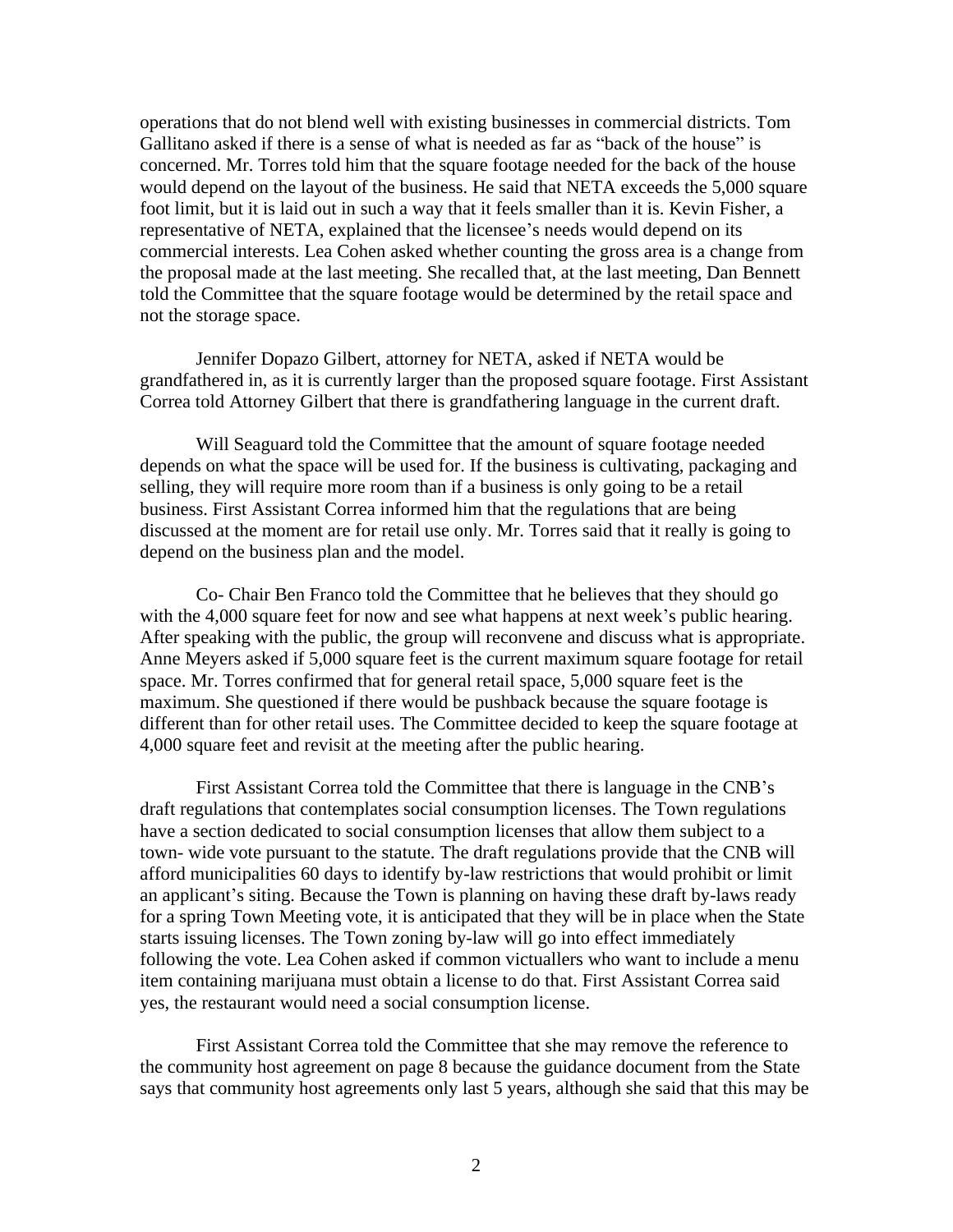an error on the State's part. She says that her recollection is that the statute's language on fees refers to a 5-year duration but the law does not state a specific time limit for other measures in a host community agreement.

First Assistant Correa said that she has been communicating with Sandy Gadsby, Town Meeting Moderator, to understand what he would allow at Town Meeting with respect to motions to increase or decrease the cap. His position is that he would approve motions to increase or eliminate the cap. He would not approve motions to decrease the cap. Based on this, she proposed how to handle the warrant articles to permit Town Meeting options without running into scope issues. She suggests that the zoning by-law warrant article state that the cap "shall not exceed 20%". The licensing warrant article will have similar language and then there will be a third warrant article with a motion to amend the cap in the licensing warrant article. She handed out a copy of a draft version of the third warrant article with the motion, stating that it is a work in progress. She reminded everyone that there would still need to be a town-wide vote after any approval of the motion by Town Meeting. This approach would permit the zoning by-law article to take effect without the delay that would be caused by the need for a town-wide vote in November.

Lea Cohen questioned whether or not the cap would apply to social consumption operators. First Assistant Correa said that it would and added that in the event the town accepts social consumption operators in a town-wide vote pursuant to the law, the determination of the cap and whether to increase it can be revisited.

There was then a discussion about proper identification and making sure that only people of legal age would be able to purchase recreational marijuana. Amanda Rossitano from NETA told the Committee that identification is checked to gain access to the dispensary and again at the time of purchase. Dr. Jett noted that the amount of recreational marijuana that can be purchased is lower than the amount of medical marijuana that can be purchased.

The discussion then turned to the topic of the buffer zone. First Assistant Correa told the Committee the history behind the medical marijuana buffer zone and why it was narrowed to 500 feet from K-12 schools and not in a building with a daycare. The CNB draft regulation's default buffer zone language is the same as in DPH's medical marijuana regulations.

The Committee then turned to discussion of the warrant article proposing a general by-law on marijuana establishments. This warrant article would establish the local licensing of marijuana establishments in the Town. First Assistant Correa explained to the Committee that the regulatory language in this warrant article basically mirrors the regulatory language in the zoning by-law and in the Town's medical marijuana license conditions. The Committee did not have any changes to suggest other than correction of a few typos and changing Selectmen to Select Board.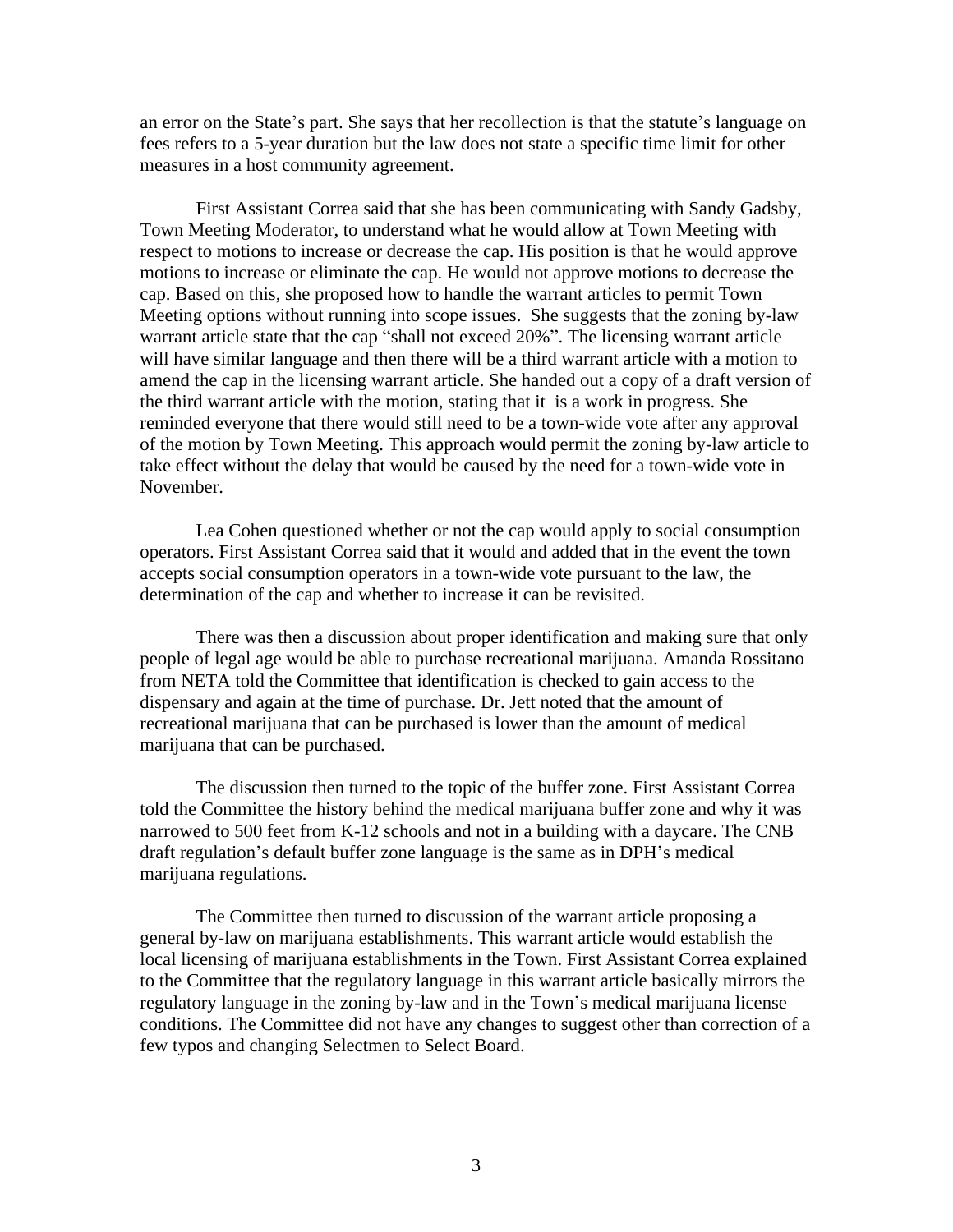The Committee then turned to discussion of the warrant article regarding marijuana and hemp products. Ms. Cohen asked about the definition of an open container when it comes to marijuana. First Assistant Correa told her that the definition of open container and the language in the warrant article comes from the state statute. It will be open to interpretation by law enforcement. They will become more knowledgeable as they are trained and prepared to understand recreational marijuana. Their interpretation will be guided by guidelines from the State as well as from the Chief's Association. Lt. Paul Cullinane told the Committee that the police will be learning as they go and that the courts will be interpreting the statute and dictating what an open container is in this context. He believes that an open container is a container that has a broken seal. Also, someone who is actually consuming marijuana in a car has an open container. Individual officers will be interpreting the law, and each officer reports to a supervisor. Lt. Cullinane doesn't foresee any overzealous enforcement and expects that it will be applied when officers actually see the consumption.

The Committee then turned to discussion of the warrant article's language regarding residential cultivation. First Assistant Correa told the Committee that she researched concerns that arose in Colorado and steps taken there. A major neighbor complaint seems to concern odor and home explosions from solvent-based extraction. The language in the draft is primarily language from Boulder and Breckenridge, Colorado. It addresses nuisance issues. The use of supplemental carbon dioxide and ozone prohibition was taken from Boulder's regulation. First Assistant Correa said that the Fire Department recommends retaining that language. Dr. Jett said that the Health Department agrees.

### **III. Next Steps**

The public hearing is taking place on January 24, 2018 at 7:00 PM in the Select Board's Hearing Room. The Committee discussed Peg Senturia's overview and agreed that she did an excellent job and that the document should be included in the packet for the public hearing that will also include a table of contents and the drafts. The Committee discussed using sign-up sheets for speakers and attendees. There was discussion about a three minute limit for speakers. Prior to opening the floor for public comment, First Assistant Correa and Ms. Clark and Mr. Torres will explain the legal background and the drafts.

#### **IV. New Business**

At this point, with time left before the close of the meeting, NETA offered to discuss the processing of marijuana and answer any questions to assist the Town with thinking through possible regulation needs. First Assistant Correa asked NETA to address the issue of water waste issues that could arise from both commercial and residential processing. Kevin Fisher from NETA told the Committee that the State regulations and most local regulations state how concentrated nutrients can be. Some localities in Colorado choose to more locally address those types of environmental impacts. That would be a local issue that would need to be discussed.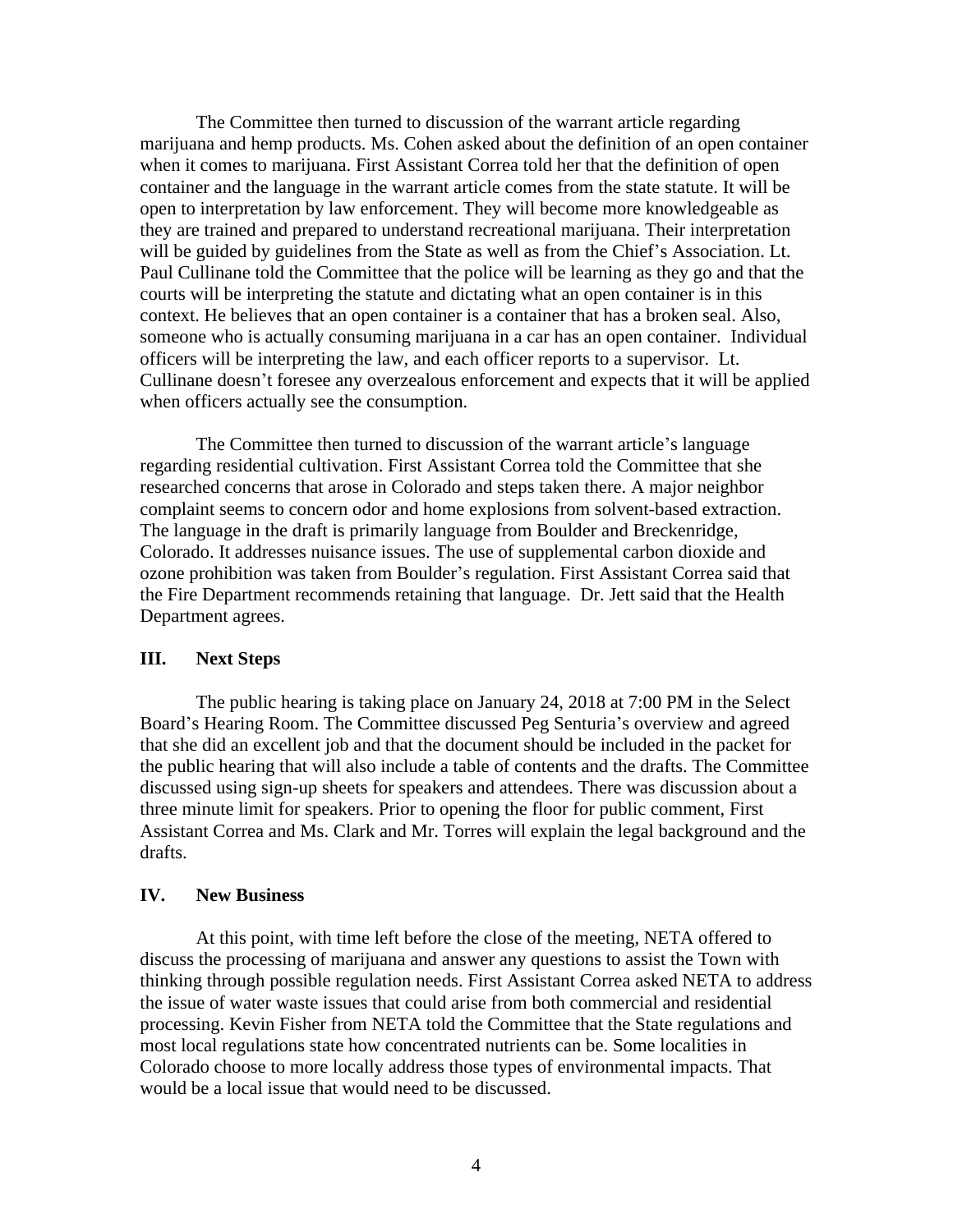Co-Chair Greene asked if anyone using combustible material should be required to register with the Fire Department. Jennifer Dopazo Gilbert, attorney for NETA, said that they would be required to get a permit for flammable storage. First Assistant Correa said that she believes this point is covered by section 5 in the draft. Residents must conform to all state and local law regarding combustible materials.

Mr. Fisher told the Committee that he was glad to see the supplemental carbon dioxide and ozone language in the by-law because ozone can be easily generated by plug in machine and if done incorrectly can poison and kill a whole building. He said the rest would be up to the Fire Department. Pat Maloney told the Committee that he envisions that the Health Department will educate landlords and property owners. He said that it is concerned about taxing electrical systems. He also said that mold, water and flooding are issues as well. Mr. Maloney explained to the Committee that there have been issues in Massachusetts already. He said that the Inspectors Association invited the Colorado Inspectors Association to visit and discuss what has been going on in Colorado. He informed the Committee that it was very useful and enlightening to hear about the issues there and how they are being resolved. He continued that they are trying to learn from Colorado's challenges and making sure that those challenges are considered when drafting regulations. He told the Committee that educating property owners is going to be very important so that this can be done safely.

Mr. Maloney then asked the NETA representatives to explain what they are envisioning as far as the separation of medical and recreational sales. Mr. Fisher told the Committee that there are two concerns. The first concern is underage purchasing without a medical card. The second concern is revenue and how the state and local governments are going to collect their taxes. He said that the business is allowed to be virtually separated. He explained that virtually separated means that the product is the same, but tracking how it is sold and how much can be sold is different. When a visitor comes to NETA, the visitor will be required to show identification. The visitor will be admitted if s/he is 21 years old or older. Visitors will be required to show a medical card if they are under 21. The visitor would be able to approach any of the counters to purchase recreational or medicinal marijuana. Then a staff member will ask for an id. If the person is over 21, the staff member will access the database for recreational marijuana and that would track taxes. If they see a medical card, the staff member will access the medical marijuana database. NETA explained that the product is the same for both medical and recreational and there will be a huge demand for recreational marijuana. Mr. Fisher said that NETA's priority is to continue to service the patient population. It will limit sales to recreational users before it limits patients. Mr. Fisher said that if it were forced to separate the product at the facility, there could be a shortage for both types of uses. He told the Committee that he is waiting for the State interpretation to make the decision on how to separate product but that is how NETA is envisioning it.

Attorney Gilbert offered tours of the Brookline dispensary to members of the Committee. She informed the Committee that she has made a similar offer to the Planning Board and will follow up with times that work for NETA.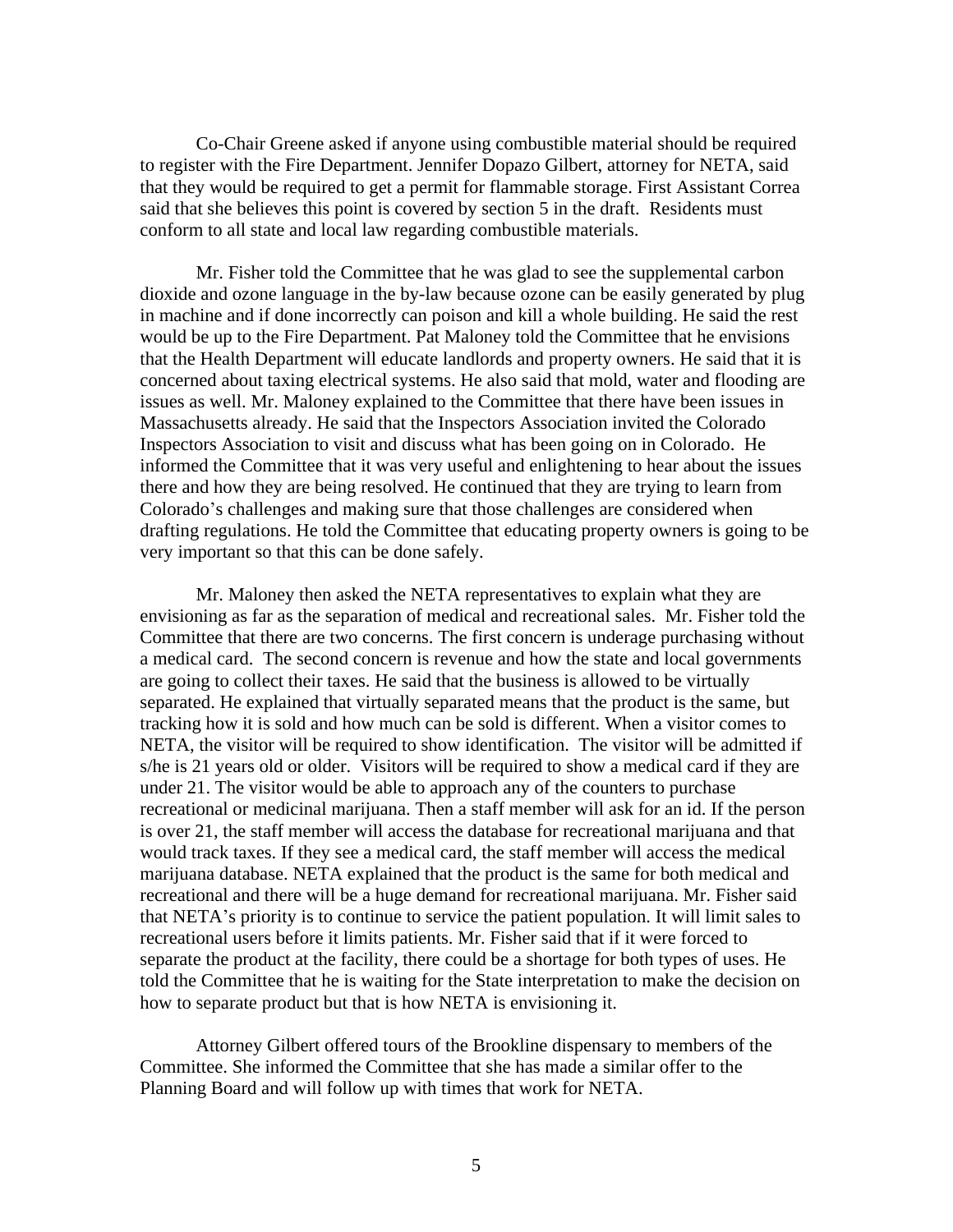# **V. Schedule Next Meeting**

In addition to the meeting on January 24, 2018 at 7:00 PM (the public hearing), the Committee will also meet on February 8, 2018 and March 1, 2018 at 8:30 AM.

Adjourned at 9:55 A.M.